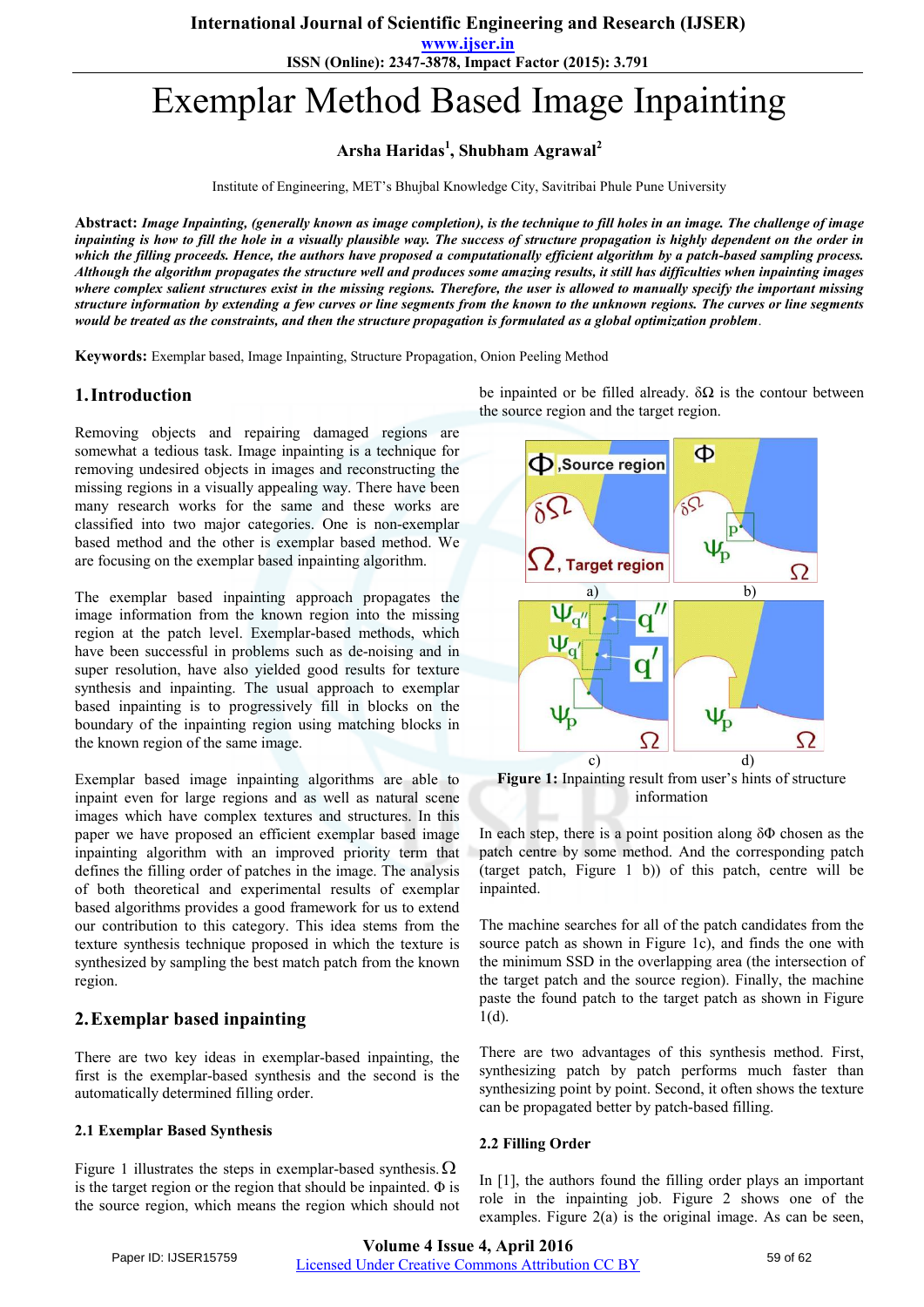## **International Journal of Scientific Engineering and Research (IJSER) www.ijser.in ISSN (Online): 2347-3878, Impact Factor (2015): 3.791**

there are two signs on the bar. If we want to remove the lower sign and inpaint it as shown in Figure 2(b), we can use either onion peeling or structure-guided method to determine the filling order. Figs.  $2(c) - 2(e)$  shows the results generated by using the onion peeling method, and Figs.  $2(f) - 2(i)$  shows the results generated by using the structure-based method proposed by the authors. From Figs. 2(e) and 2(i), we know that we should inpaint the region which is close to the existing structure first so that the structure can propagate into the target region well.

However, it is not easy for the computer to know where the structure is. Therefore, the authors defined the structure according to the edge information which can be extracted easily from any image. Their idea can be explained by Figure 3. Suppose  $\nabla I_n^{\perp}$  is the isophote (direction and intensity) at point p, np is the normal to the contour, and Φ*p* is the patch, they defined the data term  $D(p)$  as

$$
D(p) = \frac{|\nabla I_p^{\perp} \cdot n_p|}{|\Phi_p|} \tag{1}
$$

The data term is used to describe the strength of the isophote hitting the front. By using this term, they can encourage the machine to synthesize the linear structure first and therefore propagate securely to the target region. They also have defined a confidence term *C(p*) to describe the amount of reliable information surrounding pixel *p*. However, we feel it is somewhat heuristic and is not as important as the data term *D(p*). Therefore, we decided to skip the description of the confidence term here. All we have to know is that they use the confidence term and the data term together to determine the filling order.







**Figure 2:** The figure shows the importance of the filling order. Figure 2(a) is the original image. Figure 2(b) shows the target region with a red boundary. Figs.  $2(c)$  -  $2(e)$  are the

results generated by using the onion peeling order. Figs. 2(f) - 2(i) are the results generated by using the structure-guided method proposed in [1].

## **2.3 Implementation**

The most difficult implementation part is the data term, especially the computation of normal np. Therefore, we spent some effort describing some more details about the computation of normal *n(p*) here. In order to compute n*p*, there are mainly two possible ways. The first is finding the preceding and successive points and calculating the vector orthogonal to the line through these two points. This is also the method recommended by the authors in [1]. However, we felt the computation power of this method is too high, because we must find the contour at each iteration. Therefore, we proposed another method to estimate n*p*. The method is as follows. First, we have a mask that tells whether a pixel belongs to the source region (with value 255) or the target region (with value 0). And then we filter this mask in two directions. From the gradient, we can obtain the contour's normal direction. To make the results more reliable or more robust to the contour shape, we smooth the gradient by a Gaussian filter before we take its value.

# **3.Structure Propagation Inpainting**

## **3.1 Algorithm**

The structure propagation problem is modeled as a Markov Random Field (MRF) energy minimization problem [3]. As shown in figure 4, *I* is the input image region,  $\Omega$  is the unknown region, and *C* is a user-specified curve.



**Figure 3:** Notation diagram. Given the patch  $\Psi_p$ ,  $n_p$  is the normal to the contour  $\Omega$  of the target region and  $\nabla I_{n}^{\perp}$  is the isophote at point p. The entire image is denoted with *I* (referenced from [1]).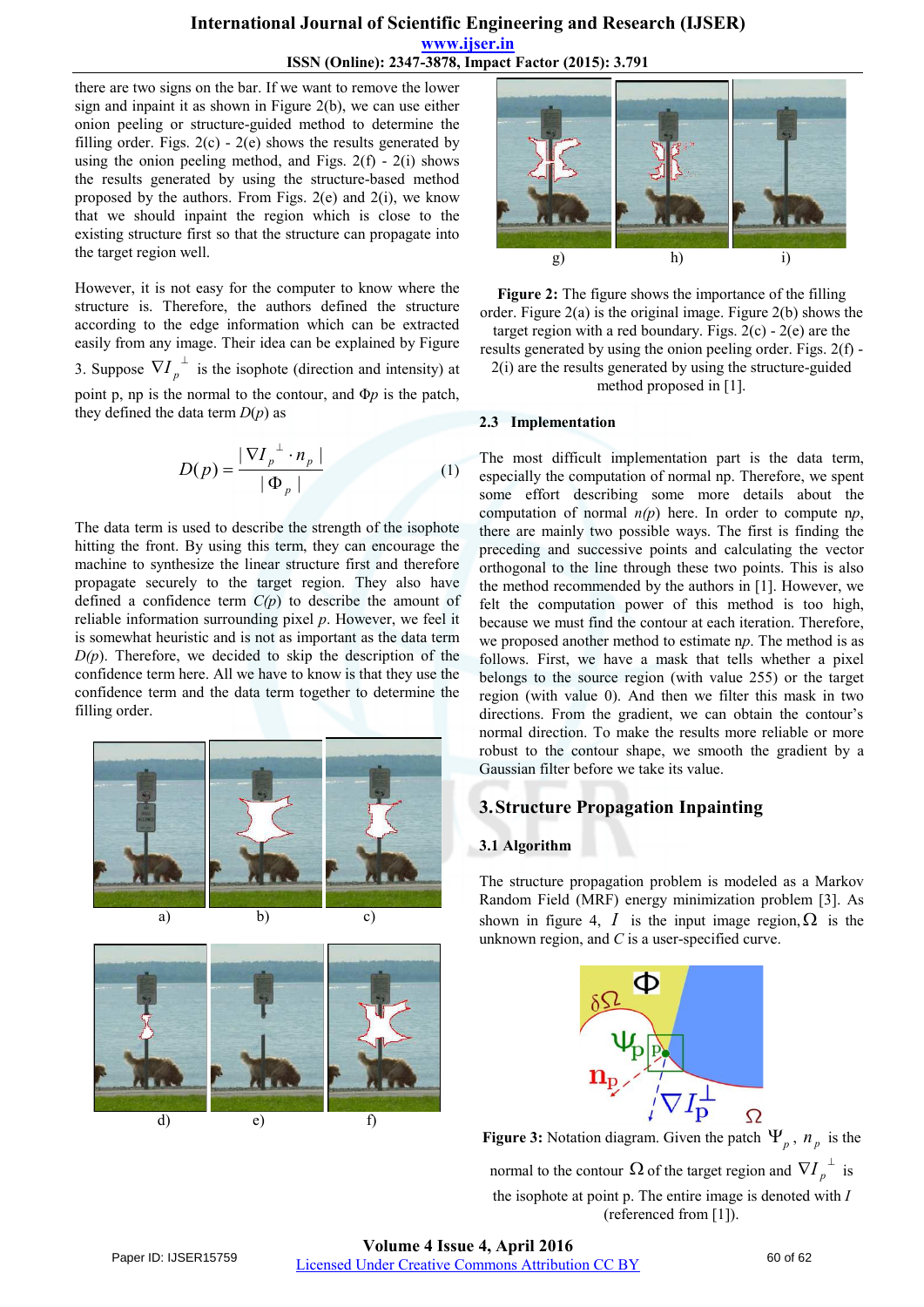

**Figure 4:** Structure Propagation chain

We first sample some anchor points on curve *C*, the distance between anchor points is quarter of the patch size, which is specified by user. Structure propagation uses sample set *P* to synthesis image patches for these anchor points. *P* consists of all patches whose centers are within a narrow band (we set it as half of the patch size wide here) along curve *C*. We can think of anchor points as nodes and patchs in *P* as labels. Finding the most suitable patch for each anchor point can be modeled as a MRF problem. The energy terms are defined as follows:

$$
E(X) = \sum_{i \in V} E_1(x_i) + \sum_{(i,j) \in \mathcal{E}} E_2(x_i, x_j) \quad (2)
$$



**Figure 5:** Energy terms for structure propagation

where,

$$
E_1(x_i) = k_s \cdot E_s(x_i) + k_i \cdot E_1(x_i)
$$
 (3)

 $E_s(x_i)$ ,  $E_l(x_i)$ , and  $E_2(x_i; x_j)$  are energy terms for structure, completion, and coherence constraints, respectively.  $k_s$ ,  $k_i$  are weighting factors, which are specified by user. As illustrate in figure 5,  $E_s(x_i)$  evaluates the structure similarity between the curves in the source and target patch. The structure similarity is defined as:

$$
E_s(x_i) = d(c_i, c_{x_i}) + d(c_{x_i}, c_i)
$$
 (4)

where,

$$
d(c_i, c_{x_i}) = \sum_{s} ||dist(c_i(s), c_{x_i})||^2
$$
 (5)

 $E_1(x_i)$  is defined as the sum of the squared difference between the overlapping region of the input image and the unknown region. It makes the synthesized structure matches the input image at boundary of the unknown region.

 $E_2(x_i; x_i)$  evaluates the coherence between two synthesized patches of adjacent anchor points. It constraints the synthesized structure to be smooth.

## **3.2 Implementation**

The implementation of structure propagation algorithm is straightforward, except the data cost term  $E<sub>s</sub>(x<sub>i</sub>)$ .

 $E<sub>s</sub>(x<sub>i</sub>)$  evaluates the distance between two curves in different patches, which is defined in equation 5. To evaluate  $d(c_i, c_{x_i})$  in equation 5, we build a block of the same size as the patch size used for inpainting. This block is used to store the distance to  $c_{xi}$  at each position in the block. Firstly, we set the value of the positions that curve  $c_{xi}$  passes through as zero and leave other positions with empty value. Then we iteratively expand positions with nonempty values by setting the value of their neighbors as their value plus one. After the filling the whole block with values, evaluation of the distance to  $c_{xi}$  is completed.  $d(c_i, c_{x_i})$  can be obtained by visiting the positions along the curve  $c_i$  and sum up all the values.

## **4.Experimental Results**

There is a fence in Figure 8 that blocks the beautiful scene behind it. Therefore, we apply the [1] to inpaint the fence region. We get a very promising result. It is hard to believe from the result image that there was a fence existing.



**Figure 6:** a) Original image b) Users' Hints c) Result

## **5.Conclusions**

In this project, we implemented two inpainting algorithms. The first one is exemplar-based inpainting, and the second one is an extension to the first, which allows user to manually specify the structure information of the region to be inpainted. The algorithms are rather robust in the sense that the parameters, such as weighting factors for the data term in structure propagation and patch size, are insensitive. We do not have to spend much effort on tuning parameters but still can get good results.

Generally speaking, current inpainting algorithms work well when region to be inpainted has complex texture, such as grass, cloud, and waves, or when object to be inpainted is natural. However, they may fail when we try to inpaint artificial things, like human bodies and faces. Also, these inpainting algorithms have their limitations.

The most common problem is that when there is no suitable patch in the same image, the algorithms may not be able to